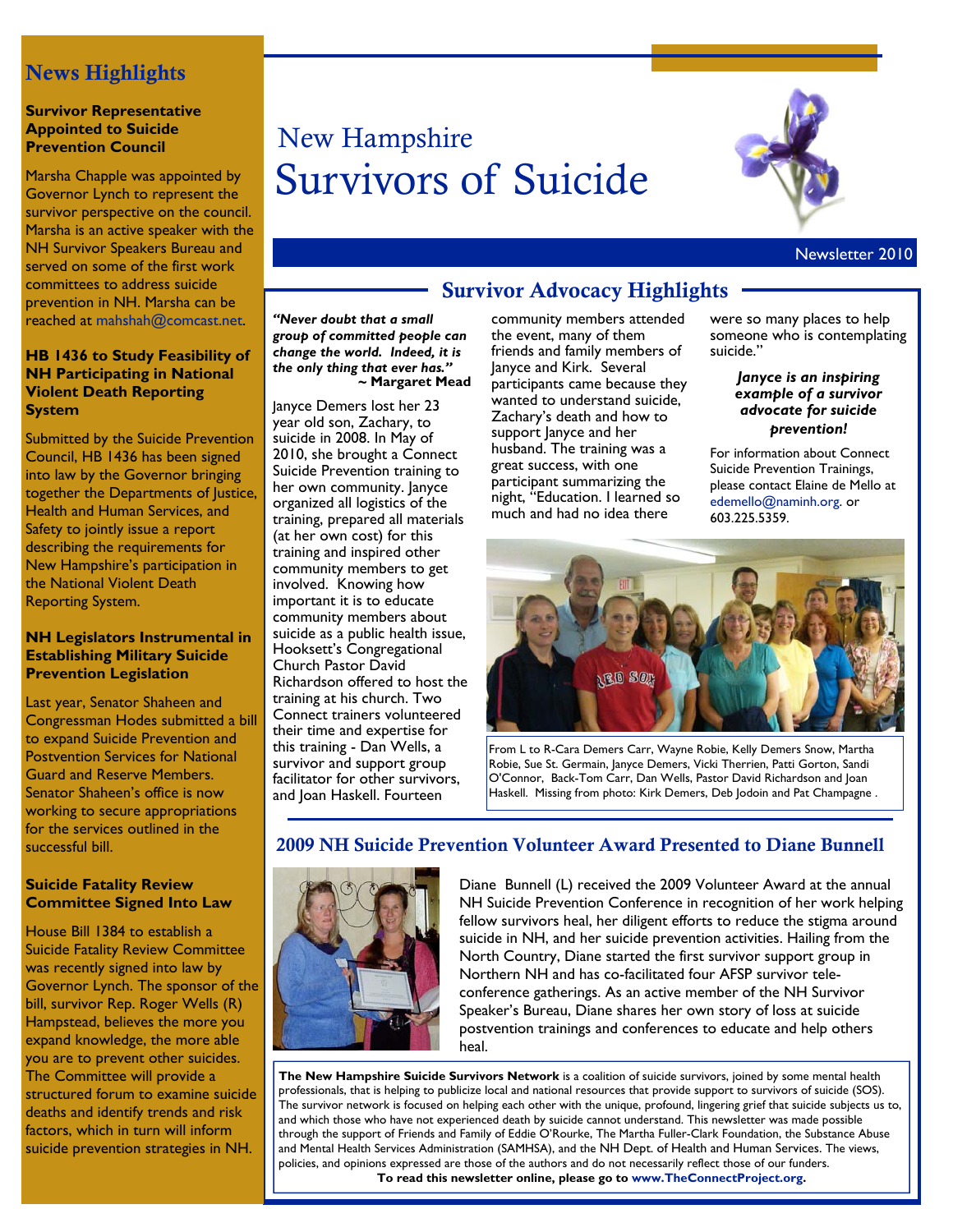### Page 2 **NH Survivor Speakers Bureau News**

### **Victims, Inc. Provides Support to Suicide Survivors and Family Members after Tragedies**

Victims, Inc. is a private non-profit agency providing immediate service to people during the worst moments of their lives. Since the program began in December 1993, volunteers have been called by first responders to assist victims or family members after suicides, serious injury and fatal crashes, fires, robberies, drownings or other untimely deaths. Victims, Inc. services start within minutes of traumatic situations and continue as long as needed, often for two or more years. Volunteers go with police to give notification of tragedies, prepared to stay until the family support system is in place. They may sit in the hospital or home with the injured or the surviving family members. They are able to provide support and make referrals to other agencies and services.

Applications are being accepted for training the  $27<sup>th</sup>$  class of Trauma Intervention Volunteers in Strafford and Rockingham counties. There are also plans to expand this service to northern NH with the help of volunteers from Coos and Grafton counties. Volunteer training will be offered there as well.

Especially in the event of a suicide death, suicide survivors can provide compassion, understanding and hope to new survivors. If you would like to become a trauma intervention volunteer (whether you are a survivor or not), or for more information, call Executive Director Pat Rainboth or Rose Woods, Office Manager and Victim Advocate, at the East Rochester office - 603.335.7777 or email pat.rainboth@victimsinc.org. Visit their website www.victimsinc.org.

Victims, Inc.



New NH Survivor Speakers Bureau Speakers - (L to R) Ron Hart, Diane McEntee, Susan Morrison, Maureen Sloan and Tim Lind. Missing from photo is Kristyn Bernier.

The NH Survivors of Suicide Loss Speakers Bureau was founded in 2008 and is comprised of individuals who have lost a loved one to suicide and have been trained to speak safely and effectively about their losses to the public. In May of 2010, six NH survivors completed a two day course on Public Speaking about Suicide. They join nine other trained speakers, who together, have shared their stories at over twenty–five venues in the past year alone. It is our hope that these personal stories will ultimately help prevent suicide by promoting open-mindedness, reducing the stigma, shame and isolation that survivors feel, increasing help-seeking behavior and teaching individuals and communities how to better help survivors and how best to respond to suicide deaths in a sensitive and informed manner. We also hope to

reach individuals who have survived a suicide death and may feel isolated to let them know that they are not alone. By educating individuals and communities, we not only teach compassion, but also help prevent suicides. By speaking about personal loss and telling the story about a loved one's life and death, survivors can promote healing and understanding, which in turn supports and encourages suicide prevention efforts. The public speaking trainings were funded by the NH Bureau of Behavioral Health, The Penates Foundation, and SAMHSA.

If you are interested in hosting a survivor speaker, or if you are a survivor who would like to take the Public Speaking Training (see page 4 for dates), please contact Becky McEnany at bmcenany@naminh.org.

# **The NH Life Keeper Quilt Continues to Comfort and**



In 2007, the NH Life Keeper Quilt project brought over thirty New Hampshire survivors together for support, to place a face on suicide and to raise public awareness of suicide. Since that time, the quilt has been exhibited at over 125 venues. Another NH quilt is now underway. To participate in this project please contact Ken LaValley at ken.lavalley@unh.edu. To display the quilt (pictured to the left) at your event, please contact Becky at bmcenany@naminh.org.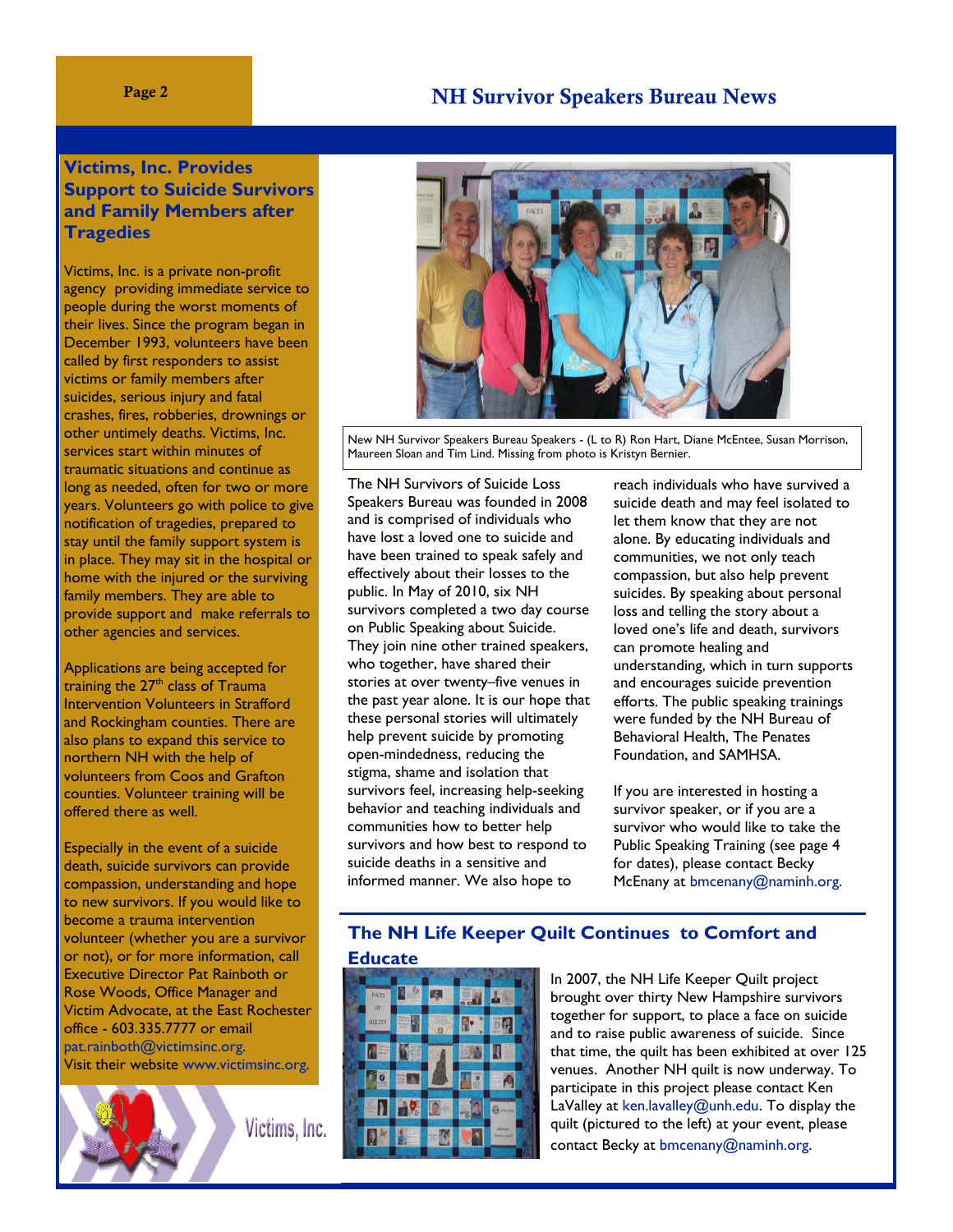## **Resources for Survivors of Suicide**

| <b>NH Survivors of Suicide Support Groups</b><br>Page 3              |                                                                       |                                                                                                          |                                                                                                    |  |
|----------------------------------------------------------------------|-----------------------------------------------------------------------|----------------------------------------------------------------------------------------------------------|----------------------------------------------------------------------------------------------------|--|
| <b>Concord</b><br><b>NAMI NH</b>                                     | The Greater Concord Area<br><b>Survivors of Suicide Loss</b><br>Group | 2nd Thursday of each month<br>6:30-8:00 pm<br>Peer facilitated                                           | Lisa MacNaughton 603.736.8604<br>lisamac@metrocast.net                                             |  |
| <b>Exeter</b><br><b>Seacoast Hospice</b>                             | <b>Healing after Suicide for</b><br><b>Children and Families</b>      | Adult: 6-week closed groups<br>Children: 10-week closed groups<br>"Coping with the Holidays" Nov. - Dec. | Deb Proulx 1.800.416.9207<br>www.seacoasthospice.org                                               |  |
| Gorham                                                               | North Country SOS Support<br>Group                                    | <b>Varies</b><br><b>Peer facilitated</b>                                                                 | Becky McEnany 1.800.242.6264<br>bmcenany@naminh.org                                                |  |
| <b>Hampstead</b><br><b>Hampstead Public Library</b>                  | Coping with a Loved One's<br>Suicide                                  | Every Friday, 4-5pm<br>Peer facilitated                                                                  | Dan Wells 603.329.5276<br>Dwells5@comcast.net<br>www.nhcopingwithsuicide.com                       |  |
| <b>Keene</b><br>The Samaritans, Inc.                                 | A Safe Place - call for<br><b>location</b>                            | Every Thursday, 6:30-7:30pm                                                                              | The Samaritans, Inc. 603.357.5510<br>www.samaritansnh.org                                          |  |
| Lebanon<br><b>Dartmouth Hitchcock</b><br><b>Medical Center</b>       | <b>Upper Valley SOS Support</b><br>Group                              | Call for Information<br>Peer facilitated                                                                 | For local leader contact info, call<br>1.800.639.6095 (toll-free, 24/7).<br>uvsos@valley.net       |  |
| <b>Merrimack</b><br><b>Merrimack Home Health</b><br>and Hospice Care | The Greater Nashua Area<br><b>Grieving Survivors of</b><br>Suicide    | 1st Wednesday of each month<br>6:30-8:00 pm<br>Peer facilitated                                          | Maureen Sloan 603.578.5966<br>Diane McEntee 603.673.7425<br>or 603.978.7848 (cell)                 |  |
| <b>Peterborough</b><br>The Samaritans. Inc.                          | A Safe Place - call for<br>location and time                          | Weekly                                                                                                   | The Samaritans, Inc. 603.357.5510<br>www.samaritansnh.org                                          |  |
| <b>Plymouth</b><br>Varies                                            | <b>Plymouth Region SOSL</b>                                           | Varies<br>Peer facilitated                                                                               | Marcia VanderMast 603.764.4352<br>(evenings or leave message)<br>Sue Brothers 603.481.0502         |  |
| <b>Portsmouth</b><br><b>Portsmouth Public Library</b>                | <b>Seacoast Suicide</b><br><b>Bereavement Support</b><br>Group        | <b>Meets Monthly</b><br>Peer facilitated<br>Call for date and time                                       | Kathy Toof 603.749.1765,<br>Katt1076@comcast.net<br>CG Shaffer 603.770.8932<br>cgshaffer@gmail.com |  |
| <b>Nationwide</b>                                                    | <b>Friends for Survival</b>                                           | <b>Telephone Support</b>                                                                                 | 1.800.646.7322                                                                                     |  |

### **Internet Resources for Survivors**

| National Alliance on Mental Illness - NH                                              | www.theconnectproject.org           | Click on get help or email bmcenany@naminh.org                              |
|---------------------------------------------------------------------------------------|-------------------------------------|-----------------------------------------------------------------------------|
| <b>American Foundation for the Prevention of</b><br><b>Suicide (AFSP)</b>             | www.afsp.org                        | Click on <i>surviving suicide loss</i> for general info and on-line support |
| <b>American Association of Suicidology (AAS)</b>                                      | www.suicidology.org                 | Click on suicide loss survivors                                             |
| <b>GriefNet</b> - an online support group and resource information                    | www.griefnet.org                    | Click on adult or child support groups, then unique losses                  |
| <b>Suicide Prevention Advocacy Network (SPAN)</b>                                     | www.spanusa.org                     | Click on survivor stories                                                   |
| <b>SAVE</b> - Suicide Awareness/Voices of Education                                   | www.save.org                        | Click on coping with loss                                                   |
| <b>Suicide Prevention Resource Center</b>                                             | www.sprc.org                        |                                                                             |
| <b>Resources for Military and Veterans</b>                                            | www.taps.org<br>www.realwarrior.net |                                                                             |
| <b>Before Their Time</b><br>Music written/performed in memory of those who died young | www.beforetheirtime.org             | All sales benefit hospice and suicide prevention efforts                    |

### **Telephone Resources and Hotlines**

**If you or someone you know is feeling suicidal call 1‐800‐273‐TALK or 911**

**National Suicide Prevention Crisis Hotline (National)** - (800) 273-TALK(8255) **Military Hotline (National)** - (800) 273-TALK(8255), Press 1 **For Support in Spanish** - (888) 628-9454 **Headrest (NH/VT**) - (800) 639-6095 (24/7); Headrest Teenline (800) 639-6095 **Samaritans, Inc. (NH) -** (877) 583-8336 **Friends For Survival (National) -** (800) 646-7322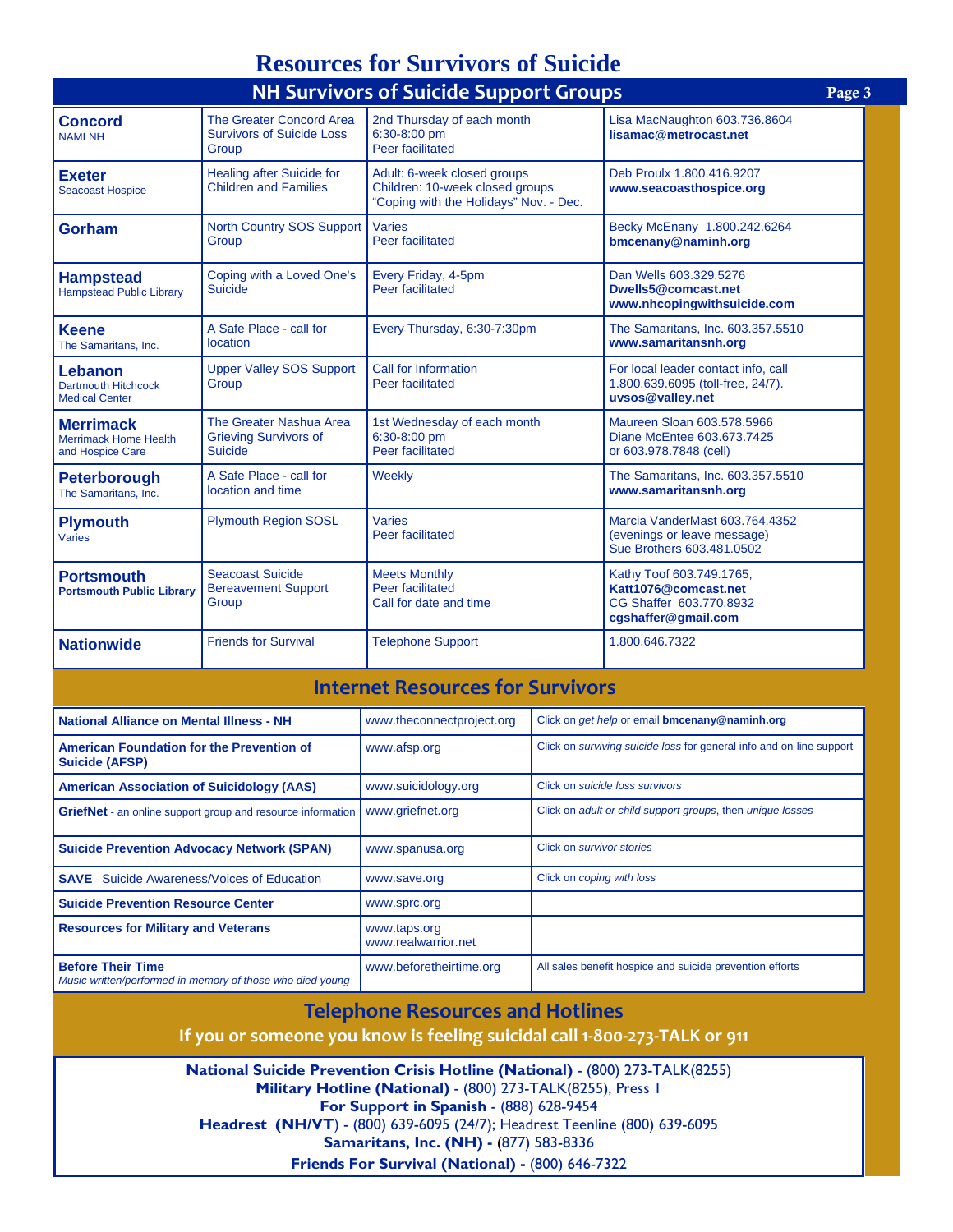### Page 4

### **Support For Youth**

The following is a listing of websites and groups in NH that assist with children's grief, but are not necessarily specific to suicide loss.

#### **National**

Survivors Road2Healing.com resources for children and teens specific to suicide loss www.road2healing.com/children.html

GriefNet - an online, general grief support group for kids and teens. www.griefnet.org

#### **New Hampshire**

Bridges for Children and Teens - Seacoast Hospice, Exeter 800.416.9207 www.seacoasthospice.org/index.cfm/ grief-services

Children's Good Grief Program, Home Health & Hospice Care Nashua - .800.887.5973 www.hhhc.org/services/ support\_groups.php

Mountain of Hope, Center Ossipee - 603.569.2729 Ext 230, www.vnahospice.net/ news\_events.htm

Pete's Place- Wentworth-Douglass Hospital Dover - 603.740.2689 www.wdhospital.com/body.cfm? id=181

Stepping Stones - VNA of Manchester & Southern NH, Manchester - 603.663.4005 www.manchestervna.org/ hospice\_support\_groups.asp



### **New Hampshire**

15 Green Street Concord, NH 03301 603-225-5359 • 800-242-6264 www.naminh.org www.TheConnectProject.org

### **Upcoming NH Survivor Events**

### **September 25th and Oct.16th, 2010 AFSP Out of the Darkness Walks**,

**Portsmouth and Rochester -** Join the Out of the Darkness Walks to raise money for the American Foundation for Suicide Prevention. Contact Ken LaValley (Portsmouth) at ken.lavalley@unh.edu or Melissa Turner (Rochester) melissaturner40@yahoo.com.

### **October 3, 2010 NAMIWalks NH 2010, NH Hospital**

**Campus, Concord -** Join NAMI NH in the largest stigma busting statewide event for mental health advocacy in New Hampshire. Come support suicide prevention and survivor support in NH. Meet other NH survivors. This 5k walk through the capital city begins and ends at the NH Hospital grounds in Concord. For more information or to register, contact Win Saltmarsh at 603.225.5359 or visit www.naminh.org.

### **October 6th, 2010 Theatre of War, Concord and**

**Pembroke -** Theater of War is an innovative project that presents readings of ancient Greek plays as a catalyst for town hall discussions about the challenges faced by service members, veterans and their families today. A panel discussion with the audience about challenges faced by returning military will follow each presentation. Seatings are 1:00 pm in Pembroke and 6:00 pm in Concord. For information, visit www.naminh.org. Admission is free.

### **October 12th and 13th, 2010**

**Public Speaking For Survivors, Keene -** NAMI NH and The Samaritans will hold a two-day training for survivors who would like to learn to tell their stories safely. By speaking about personal loss and telling the story about a loved one's life and death, survivors can promote healing and understanding, which in turn supports and encourages suicide prevention efforts. To register or for more information, please contact Becky McEnany at bmcenany@naminh.org.

### **November 5th, 2010**

**NH Suicide Prevention Conference Loon Mountain Club, Lincoln -** There

will be large group presentations as well as smaller workshops on a number of different topics related to suicide prevention and suicide risk identification for all ages. There will be workshops for survivors in the morning and afternoon. The event is presented by the NH Suicide Prevention Council and the Youth Suicide Prevention Assembly. Contact Elaine de Mello at edemello@naminh.org for more information.

#### **November 20, 2010**

#### **National Survivors of Suicide Day AFSP Teleconference -** Saturday,

November 20th marks the 12th Annual AFSP Survivors of Suicide Teleconference. With support from the Seacoast AFSP Walk, the NH Department of Department of Health and Human Services and NAMI NH, survivor gatherings are held around the state. 2010 locations include Concord, Lancaster, Merrimack, Portsmouth, Moultonborough, Westmoreland, Conway, Manchester (VA) and Hampstead. To register for a NH site, visit www.TheConnectProject.org or contact Becky McEnany at bmcenany@naminh.org. You may also watch the webcast online from your home computer by registering at www.afsp.org.

### **August 20th - 21st, 2011**

**8th Annual PaddlePower, Wilder, Vt.**  (tentative date) Support the West Central Behavioral Health Center in Lebanon by joining this river adventure to support the 24/7 emergency crisis intervention services offered to the community by the mental health center. To participate in PaddlePower 2010 call the event coordinator at 603.448.0126.

#### **Monthly Survivor Conference Calls**

Stay informed about suicide prevention and survivor activities, let us know what is happening in your community, find out how you can get involved and ask any questions you may have. Calls begin at Noon.

To participate, call **1-800-704-9804** and type in the participant code **326118#** when prompted. **2010 Dates:** October 27, December 8 **2011 Dates:** February 2, April 6, June 8 and August 3

**The New Hampshire Suicide Survivors Network** is a coalition of suicide survivors, joined by some mental health professionals, helping to publicize local and national resources that provide support to survivors of suicide (SOS). The survivor network is focused on helping each other with the unique, profound, lingering grief that suicide subjects us to, and which those who have not experienced death by suicide cannot understand.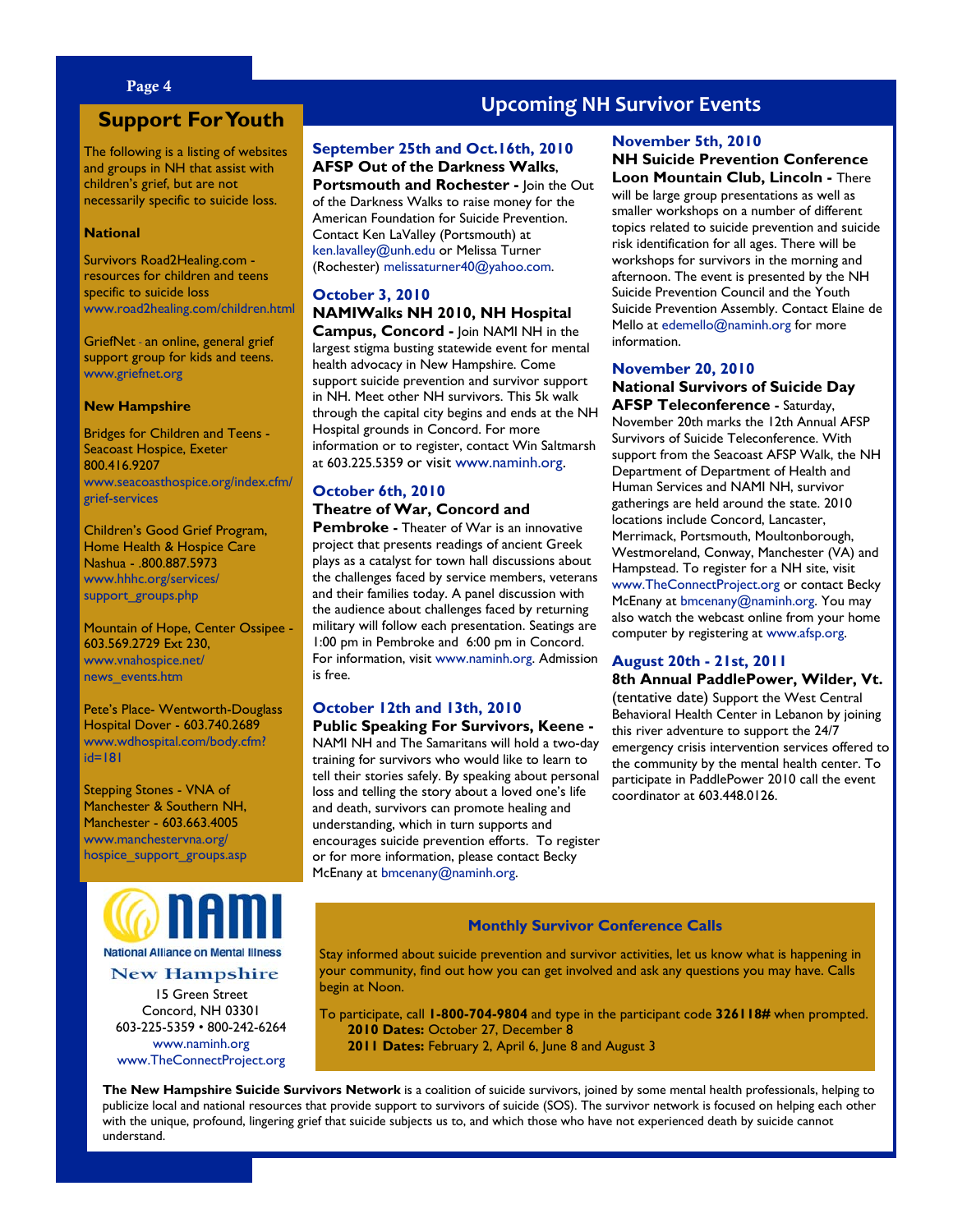### Page 5 Survivor Resource Information

**The Samaritans, Inc. -** Samaritans is a non-profit, 501c(3) charitable organization supported, in part, by the Monadnock United Way. The Samaritans, originally founded in London in 1953, has spread to 40 countries and now has 335 branches. There are 6 branches in the United States, including our Keene, NH branch, which was started in 1981. Over the years, we have spread throughout the Monadnock Region and today have hotlines in both in Keene and Peterborough, and a NH statewide toll-free number - 1.877.583.8336. In addition to our crisis lines, we provide community outreach, and educational programs; prevention and postvention services; a weekly confidential and anonymous support group for those who have lost a friend or loved one to suicide; and support to individuals, families, organizations and others in need of our services.

On April 21, over 150 community members of the Monadnock Region participated in a day of suicide awareness at Keene State College co-hosted by KSC and the Samaritans. The *Dreams Untitled* project is a national campaign that grew out of the compelling statistic that someone in the U.S. attempts suicide every minute. Participants were encouraged to "open the dialog" about suicide by creating chalk murals that symbolized *hope*. For more information, please call 603.357.5510 or visit www.samaritansnh.org.



**Seacoast Suicide Bereavement Support Group - Co-facilitators Kathy** Toof and CG Shaffer (in photo above) announce the formation of a new support group for survivors of suicide in Portsmouth. "Our goal is to offer survivors a safe place to share our stories and concerns, to feel and discuss our pain, and to work through the complicated emotions that survivors of suicide often feel (anger, guilt, confusion, anxiety, etc.). By listening, talking, and grieving together we can support each other during this trying and difficult journey in healing. Although we may never overcome the loss of our loved ones to suicide, we can infuse hope and meaning into our lives."

*See page 3 for more information on this group and other survivor support groups.* 

### **Do you want to get involved but don't know where to begin? Here are some ideas:**

- 1. Attend an event (Walks, AFSP Teleconference, Paddlepower, NH Suicide Prevention Conference)
- 2. Join the NH Survivor email list
- 3. Participate in a Suicide Prevention **Committee**
- 4. Contribute to this newsletter
- 5. Exhibit or transport the Life Keeper Quilt
- 6. Attend a support group or start your own
- 7. Let us know about stories on suicide in your local papers
- 8. Join the NH Survivors Speaker **Bureau**
- 9. Be trained as a Victims Inc. Volunteer
- 10. Join or start a Suicide Prevention Coalition (see below)
- 11. Apply for Community Health and Healing Funds for your own community healing idea

To get involved, please contact Becky McEnany - bmcenany@naminh.org.

**For details about events see page 4 of this newsletter.** 

-Submitted by The Samaritans, Inc.

### *After Noah*

by Penelope King

We will never be the same Noah's suicide has changed us forever We were halted in our tracks Forced to accept the unacceptable

Some days we push it away Some days we can't believe he's gone Some days we take time to be with our loss Some moments we can breathe None of us will ever be the same

Some of us have moved back home Some of us have lost weight or gained Some of us are sitting still None of us are in the same place

Some moments we cry Some moments we are numb Some moments we find peace None of us can stop wondering why? Some of us read about suicide Some of us don't want to talk Some of us have asked for help None of us have stayed the same

Some moments we hold our breath Some moments we hyperventilate None of us will ever breathe the same

Some of us have broken up Some of us have met new friends Some of us are content to be None of us will ever forget

Some days we move backwards Some days we run in place Some days we move forwards None of us will ever stop missing Noah

### **Suicide Prevention Coalitions**

**Seacoast Suicide Prevention** 

**Coalition** –  $3^{rd}$  Wednesday of the month, 2-4pm, Cross Roads House, Portsmouth. Contact Elaine de Mello edemello@naminh.org.

**Raymond Coalition for Youth** – 2nd Thursday of the month, 9:00 AM, Lamprey Health Care, Raymond. www.rcfy.org

**The North Country Suicide Prevention Coalition** – Meets monthly in Stratford. Contact Becky McEnany at bmcenany@naminh.org.

**The Moultonborough Suicide Prevention and Mental Health Coalition** –  $2^{nd}$  Wednesday of the month, 4:00pm, Moultonborough Town Library. Contact Peter Whelley at ptw@sau45.org.

*Everyone is welcome at all meetings!*